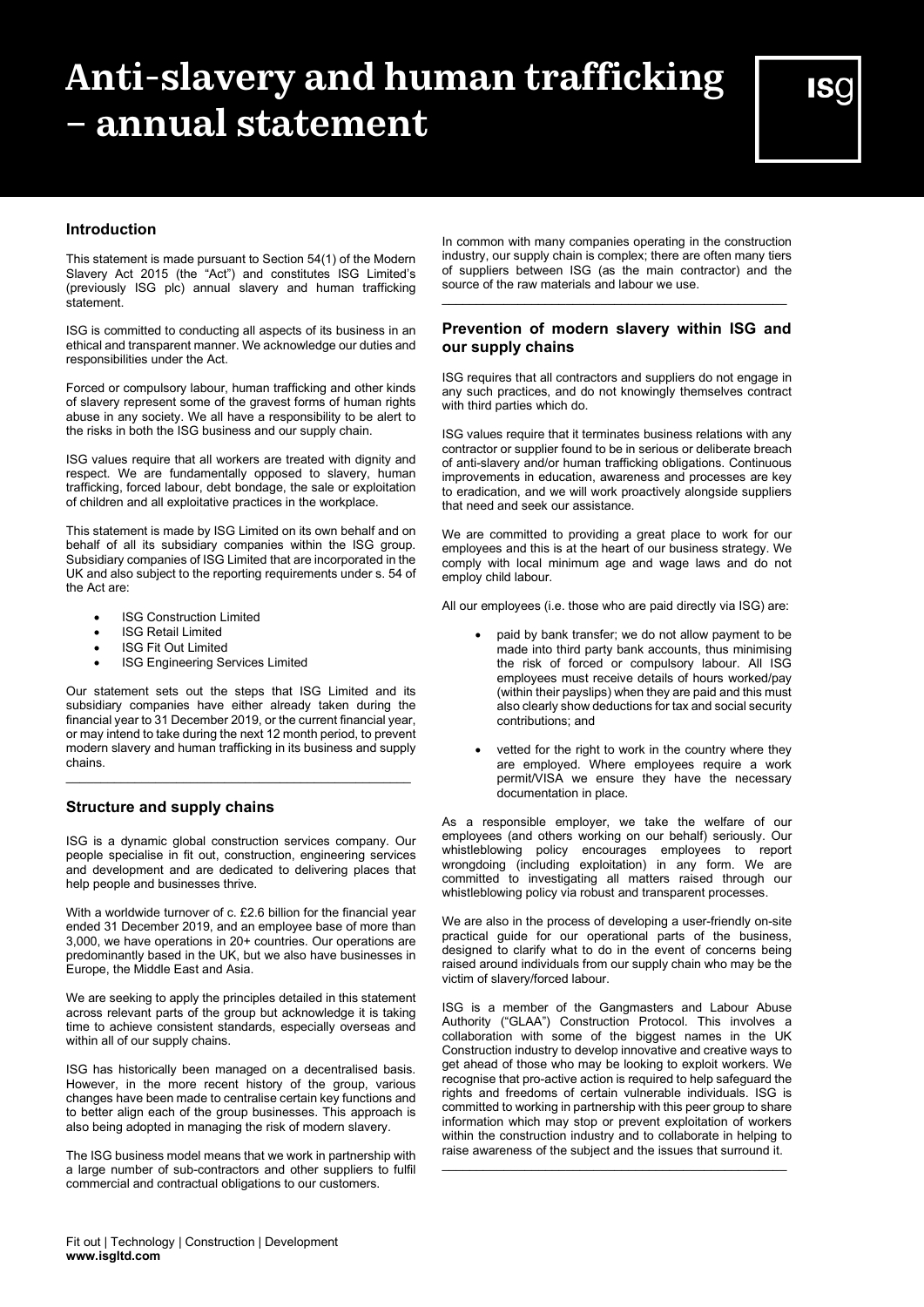#### **Risk Assessment**

In identifying the risk that Modern Slavery poses to our business, there are a number of industry publications that we have reviewed in order to understand the context of our key risks. Some of the publications we have reviewed are listed below;

- CIOB's report "Modern Slavery: The Dark Side of Construction"
- CIOB's report "Building a Fairer System: Tackling Modern Slavery in Construction Supply Chains"
- FLEX report "Shaky Foundations: Labour Exploitation in London's Construction Sector"

Specifically, through our operations we are aware that there are particular areas within our supply chains that we identify as higher risk. These include;

- Use of lower skilled labour in particular activities on site;
	-
	- o Logistics<br>
	o Cleaners ⊙ Cleaners<br>⊙ Groundw
	- o Groundwork's<br>
	o Concrete Fran
	- o Concrete Frame
	- Dry lining
- Procurement of particular materials and products where transparency in regards the origins of components can prove problematic and spend tends to be high;
	- $\circ$  Cladding and facades<br>  $\circ$  Mechanical & electrica

**\_\_\_\_\_\_\_\_\_\_\_\_\_\_\_\_\_\_\_\_\_\_\_\_\_\_\_\_\_\_\_\_\_\_\_\_\_\_\_\_**

Mechanical & electrical equipment

#### **Due diligence processes**

As part of our sub-contractor due diligence pre-qualification (PQQ) procedures, within the UK we vet our sub-contractors through a due diligence process. All potential new subcontractors who go through our 'Doc-hosting' pre-qualification process are required to sign up to our '*anti-slavery and human trafficking supply chain commitment*' (the "**Supply Chain Commitment**") before they can be classed as an 'ISG approved sub-contractor'. A copy of our Supply Chain Commitment can be found on ISG's website at [www.isgltd.com](http://www.isgltd.com/)

However, we acknowledge there is still more work to do in this area. In addition to our UK approved sub-contractors, we also work with a large variety of other suppliers both in the UK and overseas. We need to ensure that all our supplier groups, wherever they are working, are required to sign up to our Supply Chain Commitment and wider due diligence procedures.

In terms of our supply chain, we are in the process of taking additional steps to strengthen our approach to due diligence and ability to identify risk. Additional resource is being allocated to our Business Assurance team with a view to undertaking regular right to work compliance audits within our supply chain. This will help us to assess the understanding and knowledge that our supply chain partners have and will also provide the opportunity to educate around the subject of modern slavery. On a random basis, we are also giving consideration to carrying out on-site spot checks to verify right to work documentation; this will also include speaking with sub-contractor employees who are working on ISG managed sites to ask questions about their welfare and give opportunities to find 'red flag' modern slavery risks that may be present.

During the course of this year, supply chain forums have taken place with a variety of our supply chain partners, to discuss specific topic areas. We plan to carry out a pilot discussion and education forum in relation to right to work and modern slavery during the course of 2021, to  $\overline{ }$  raise further awareness of the subject and the issues faced within the construction industry in tackling the problems.

At project level, there are a number of actions that we are implementing, including;

- Investigating avenues to better worker engagement, building greater trust and transparency
- Use of access control systems on sites, where practical, to record and flag any issues around operatives working hours
- Inclusion of modern slavery awareness into our project monthly stand downs

#### **Training/awareness**

An update on modern slavery and the various issues to be aware of is included in our UK on-site Health & Safety induction training processes.

**\_\_\_\_\_\_\_\_\_\_\_\_\_\_\_\_\_\_\_\_\_\_\_\_\_\_\_\_\_\_\_\_\_\_\_\_\_\_\_\_**

Relevant employees within the group (to include those working in supply chain, procurement, human resources, health & safety and senior on-site roles) are required to complete a modern slavery and human trafficking e-Learning training module. This course covers the requirements of the Act, ISG's obligations, our supply chain expectations and the potential consequences for non-compliance. We maintain a proactive approach to ensuring that all new employees joining the business, in one of these relevant roles, complete the training module within a 90-day window from commencement of their employment.

During 2019, we developed links with external authorities to raise further awareness within ISG and our wider supply chain. This has included working with both City of London Police and Thames Valley Police. We will continue in developing our links with external bodies.

Some parts of our supply chain are also encouraged to subscribe to classroom and e-Learning modules run by the Supply Chain Sustainability School (of which ISG is a partner), which includes matters relating to modern slavery and human trafficking and the risks they need to be aware of.

We are also committed to carrying out regular governance training at a Director/Senior Manager level. Each year we focus on different governance/compliance related topics; at the 2020 event two of the key focus topic areas presented were the prevention of illegal workers and modern slavery awareness. These courses are designed to keep important governance related subjects at the forefront of key decision-makers minds, as well as developing a better understanding of the risks posed and how to report, deal with and record matters in a consistent manner.

Towards the end of last year our Company Secretary and Head of Sustainability participated in an IEMA accredited online training and support programme (END Slavery), run via Ardea International. This gave the opportunity to discuss common challenges in tackling the issue of Modern Slavery with peers from within the construction sector. The programme has instigated the concept of a pilot programme to help identify